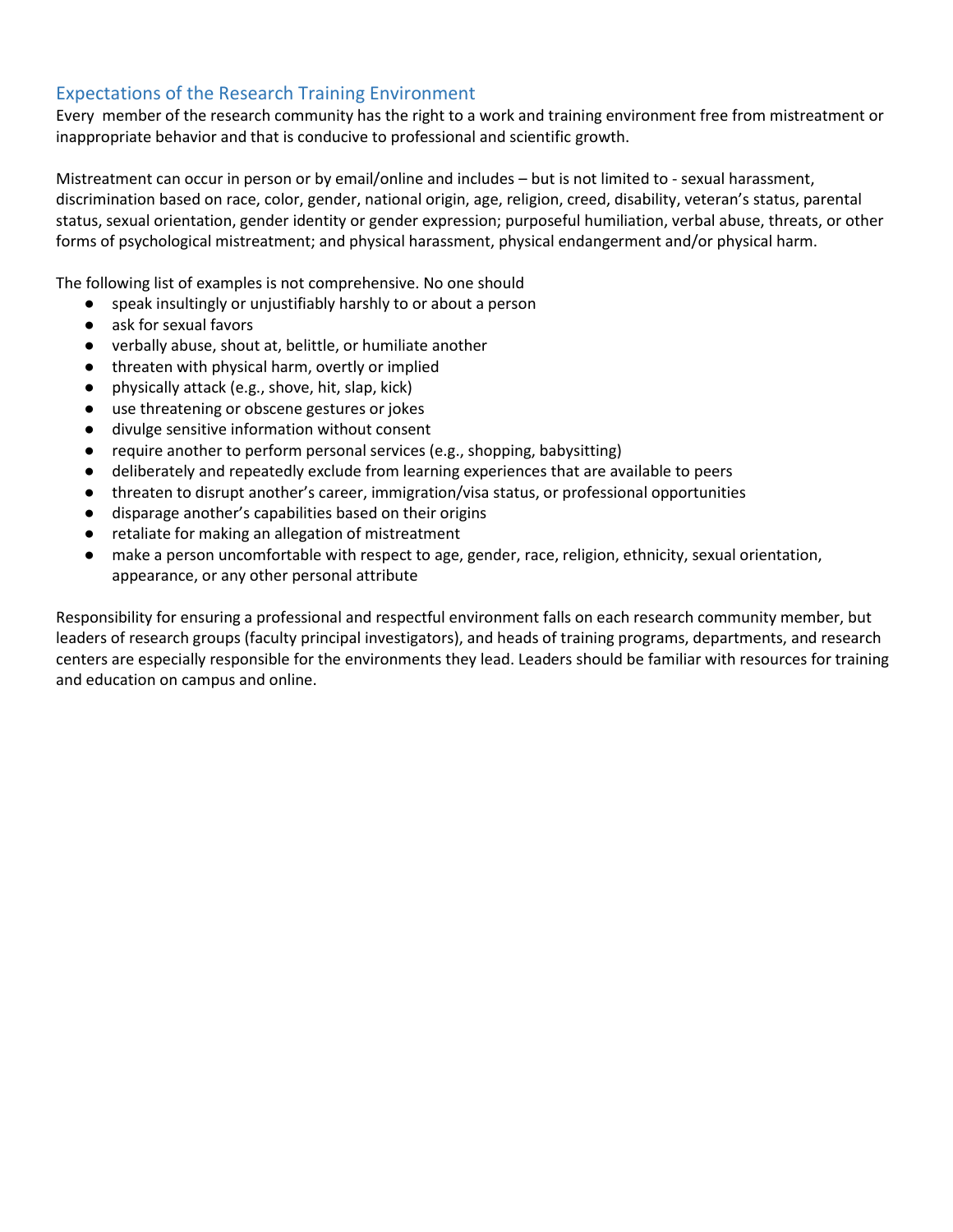# Expectations of basic science research advisors

Faculty who mentor graduate students and postdocs should commit the following to each member of their group. Trainees and advisors should discuss these points and come to a mutual understanding of their expectations*. Faculty are encouraged to develop a general expectations/lab guide document (that covers not only expectations of lab members but also expectations of the mentor) to share with their lab members.*

### Take responsibility for understanding and creating a safe and respectful work environment

- o Professional and respectful interactions
- o Student concerns taken seriously and addressed promptly
- $\circ$  Adhere to applicable HR and University workplace policies (e.g. reporting, safety, ethics, accommodating disabilities, etc.)
- o Be an example of responsible and rigorous pursuit of research
- o Be familiar with professionalism standards and reasonably accommodate personal expression and culture
- o Monitor the group climate and provide educational and training resources for each member

## ● **Have realistic and flexible expectations for research time vs. personal time**

- o Avoid demands for consistently excessive hours/day or days/week (incl. after-hours communication)
- $\circ$  Typical schedules have reduced hours nights and weekends, with some work off-site
- $\circ$  Reasonable vacation days (12 days/year minimum with flexibility), sick days (12 days/year min with accommodation for serious health issues), and holidays appropriate to the individual (e.g. religious holidays, major US holidays) each year
- o Accommodation for external demands on time (e.g. family care, life events) and for any unforeseen or unique needs of the trainee (e.g. disability)

### **Meet regularly with the trainee to discuss research and training progress**

- $\circ$  Frequency determined for each advisor-student pair; avoid frequent cancellations
- o Avoid mandatory meetings outside standard work hours of 9am-5pm, Mon-Fri

#### Be responsive to requests for assistance, feedback, or information

- o Reasonable turnaround times for manuscript drafts, posters, or talk feedback
- o Facilitate access to training and resources essential for the project (expertise, equipment, space, etc.)
- o Responsive to email queries in reasonable time during normal work hours

#### ● **Provide equitable opportunities for professional growth and visibility**

- $\circ$  Speaking at departmental events, presenting at conferences, authorship opportunities, etc.
- $\circ$  Opportunities are provided without favoritism and with transparent criteria
- o Accommodate trainee time for long-term career development and professional skill building
- $\circ$  Accommodate trainee time for service, leadership, and community engagement

#### ● **Engage in their trainee's short and long-term career development**

- Identify gaps in the trainee's expertise and recommend resources and activities to address those gaps
- Provide opportunities for the trainee to grow professionally and achieve their career goals
- Help the trainee balance their career development/leadership activities with research responsibilities
- Cooperatively develop clear and reasonable training and long-term career goals. Employ and regularly discuss/update Individual Development Plans (IDPs).
- Accommodate degree/program requirements and schedules (time to prepare, study, write, etc.)
- **Keep trainees adequately and accurately informed of their standing**
	- $\circ$  Any serious performance issues raised promptly with opportunity and guidance to correct them
	- $\circ$  Risks to funding shared with impacted trainees as far in advance as possible of any significant impacts (4-6) weeks minimum)
	- $\circ$  No termination from the lab without early notice and opportunity to address concerns

Students who feel that one or more of these expectations are routinely disregarded in a way that negatively impacts their research and academic progress or well-being can seek assistance and advice from program leaders. Those leaders include members of the thesis committee, the Director of Graduate Studies, the relevant Department Chair or Center Director, Directors in the Office of Graduate Education, the Graduate School, and others.